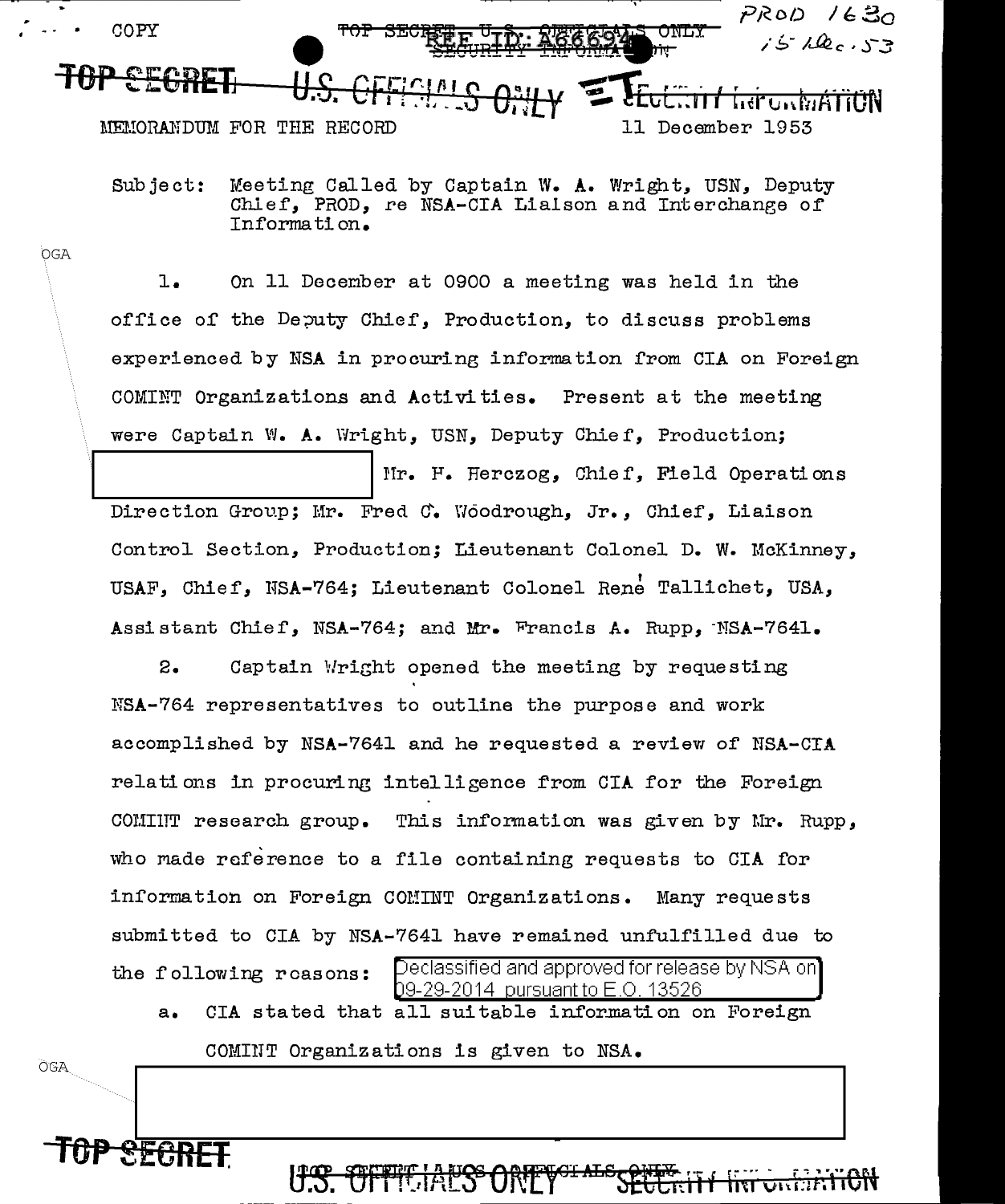| TAD OF OBLA<br><b>TUP SECTION</b> | TOP SECRET LAL & CONTENTAL SOMETY HAT UNITED STATES |
|-----------------------------------|-----------------------------------------------------|
|-----------------------------------|-----------------------------------------------------|

| c. CIA stated that since personnel from the various desks |
|-----------------------------------------------------------|
| in CIA were not cleared for COMINT it would be impossible |
| for NSA personnel to directly consult with them.          |

| $\mathbf{e}$ . |                     | CIA stated, in reply to a question on the feasibility of                                                      |
|----------------|---------------------|---------------------------------------------------------------------------------------------------------------|
|                |                     | NSA-764 analysts looking at the files of CIA, that this                                                       |
|                |                     | proposal would not "work out", because of security                                                            |
|                |                     | matters affecting CIA sources of information.                                                                 |
|                |                     | Mr. Rupp stated that many of the questions asked of                                                           |
|                |                     | CIA remained unanswered and that not even a negative reply had                                                |
| been received. |                     | OGA                                                                                                           |
| 3.             |                     | CIA representative, briefly outlined                                                                          |
|                | the organization of |                                                                                                               |
|                |                     |                                                                                                               |
|                |                     |                                                                                                               |
| 4.             |                     | A meeting between the heads of the Intelligence<br>Support Branch, Counter-espionage Section and NSA-7641 was |

U.S. CITTI MICS ONITOTALS OFFITTI KI GIHTIGN

| TOP SECRET |  |
|------------|--|
|------------|--|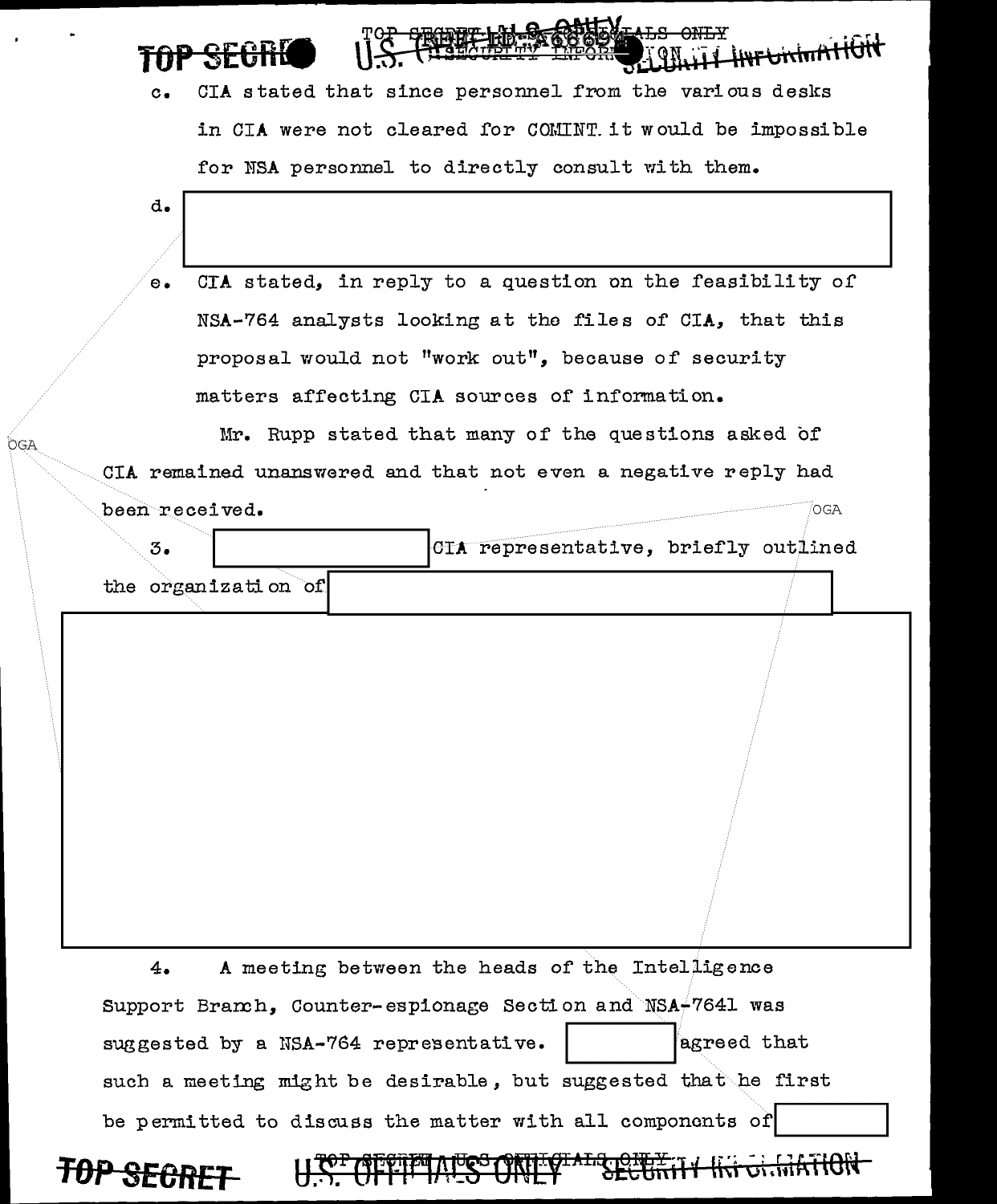**se**<br>SEGURTY fivr Utamminut to try to determine the best method of effecting a closer liaison and an exchange of intelligence and information on  $EO$  3.3(h)(2) Foreign COMINT and related efforts. PL 86-36/50 use 3605

5. Captain Wright asked NSA-764 representatives if information was available, and research was actively under

 $-\text{map}$ 

<del>SECRET</del>

way Mr. Rupp, NSA-7641, replied that information was available and being accumulated but that a study was not now being prepared. Captain Wright directed that such a study be prepared and that information requirements for such a study be forwarded to  $CIA$ via Mr. Woodrough, Chief, Liaison Control Section, Production.

6. Captain Wright f'urther directed that a revised EEJ, containing the types of information desired by the Foreign COMINT Section, be furni shea by that Section to NSA-062 before the first of the year.

7. It was sugge,sted by Captain Wright that priority also be given also be given<br>
It was indicated by

It was indicated by

<del>litFGF.i.a</del>

Captain Wright that additional personnel might be made available for this effort if necessary.

8. Mr. H. Herczog· raised the question of where he was to obtain information concerning cryptologic targets of' foreign countries. He asked if  $NSA-062$ ,  $NSA-0621$  or  $NSA-7641$  had this information. It was pointed out by Captain Wright that he should consult !'!r. c. c. Tevis, COMI:tTT Coordinator, to ascertain the source of the information. In. Herczog was advised that NSA-7641 was the repository for such information.

በ<del>P SECRE</del>